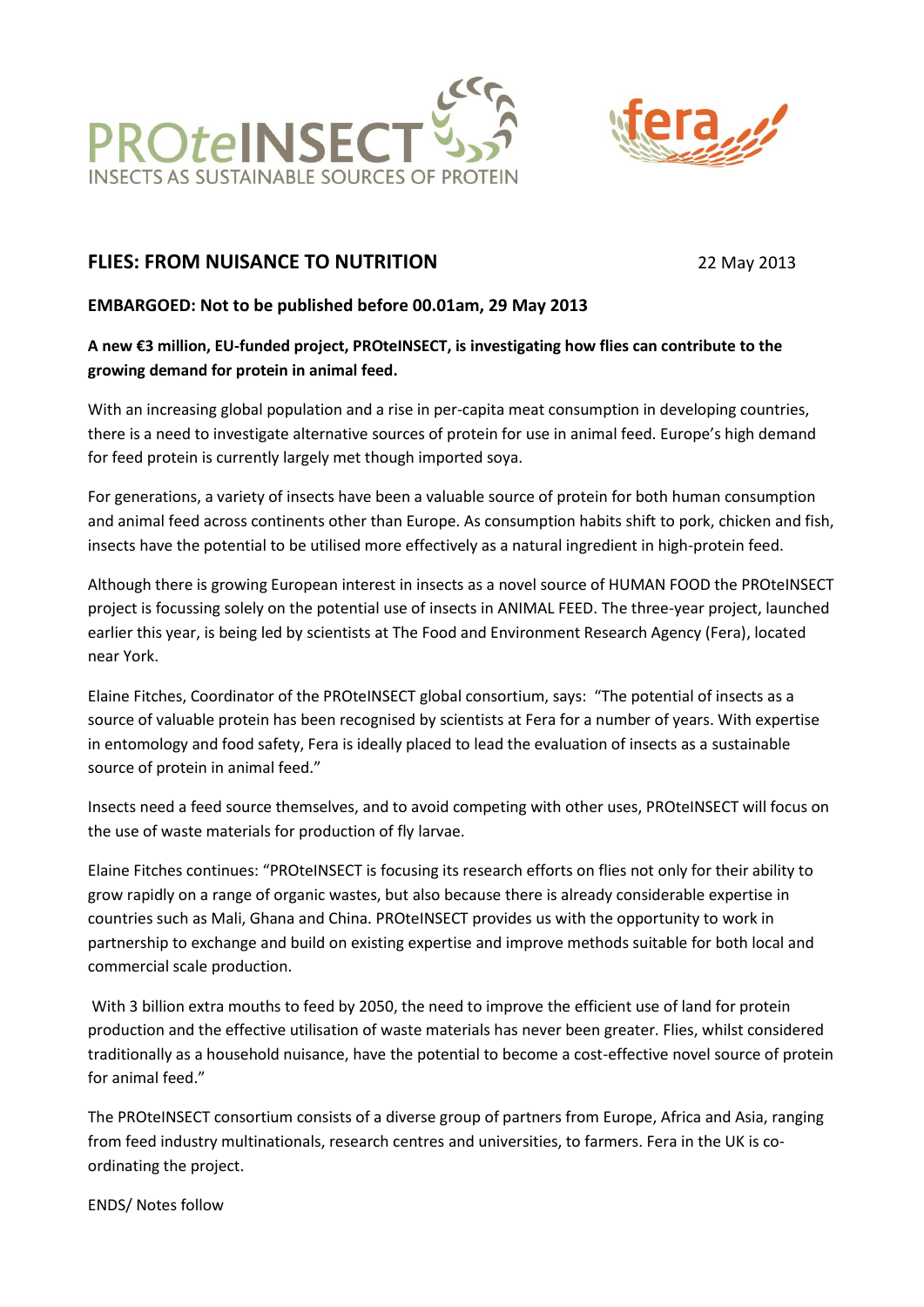#### **Notes for Editors:**

- 1. **PROteINSECT** combines expertise in insect breeding, animal feed production and food safety together with life cycle analysis. The project will demonstrate the feasibility of the use of insectderived proteins in animal feed through trials with fish, poultry and pigs. It will also evaluate quality and safety along the food chain from insect protein itself, to incorporation into feed and ultimately human consumption of insect-protein-reared livestock. The use of organic waste for insect rearing will be examined.
- 2. **The Food and Environment Research Agency (Fera)** is acting as co-ordinator of the PROteINSECT project. In addition Fera are lead scientists for WP3 (see below) and are also participating in WP1 (Insect Production methods) with focus on housefly (*Musca domestica*) rearing methodologies. Fera is an Executive Agency of the UK Government's Department for Environment, Food and Rural Affairs (Defra). Its remit is to provide robust evidence, rigorous analysis and expert professional advice to government, international organisations and the private sector, in order to support and develop a sustainable and secure food chain, a healthy natural environment, and to protect the global community from biological and chemical risks.
- 3. **WP3 Quality and safety**. PROteINSECT will carry out a comprehensive assessment of the quality and safety of insect derived extracts (both crude and processed) and their suitability for incorporation into animal and fish feed, ensuring that they comply with current regulations that limit undesirable substances in foodstuffs (EC Directive 2002/32). WP3 will study the nutritional composition (e.g. amino acids, fats), safety (chemical and biological), allergenicity and quality (e.g. taints) of insects and insect protein for dietary use. This WP will also identify other high value products such as vitamins, minerals and chitin as by-products of the protein production process.

#### **Further information from:**

Media Officer: Alison Wilson, Tel: 01904 462380,

Email: [alison.wilson@fera.gsi.gov.uk](mailto:alison.wilson@fera.gsi.gov.uk)

The Food and Environment Research Agency, Sand Hutton, York, YO41 1LZ

The activities leading to these results has received funding from the European Union Seventh Framework Programme (FP7/2007-2013) under grant agreement nr. 312084. This publication reflects the views only of the author, and the European Union cannot be held responsible for any use which may be made of the information contained therein.